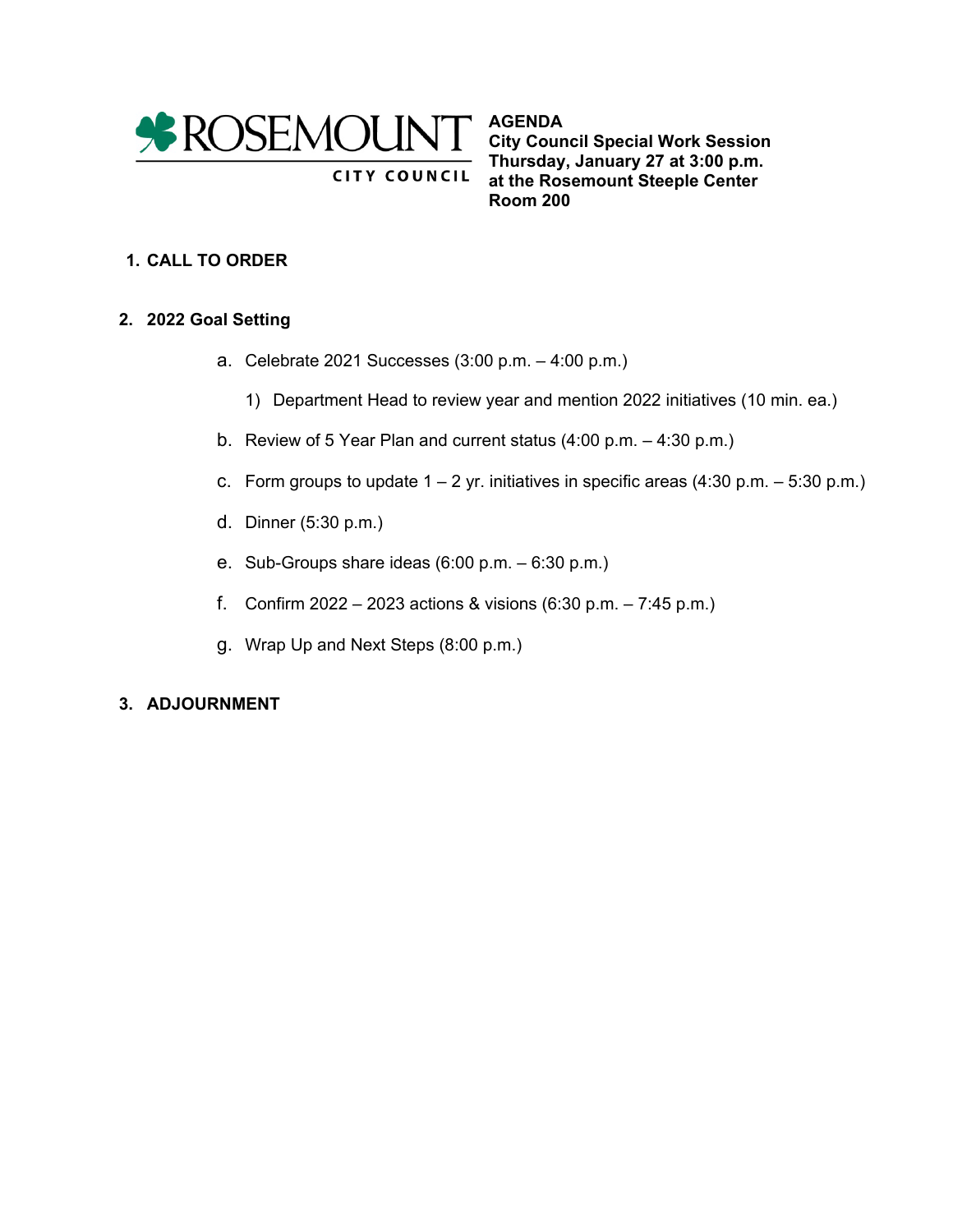

#### **ADMINISTRATION**

### **2021 Accomplishments & Projects**

In order to prepare the Council for the upcoming goals discussion and the City Administrator's annual review, please find below a list of projects, accomplishments, and progress made on initiatives throughout 2021. The projects are categorized by department for ease of review, and while this list certainly isn't all-encompassing it should give a glimpse into the successes of the year.

## **Administration / Finance**

- Recognized by Money Magazine as the #32 Best Place to Live
- Completed the digitization of timecards, purchase orders, employee on-boarding documents, election judge hiring, and more. Significant efficiencies realized in these areas
- Hiring and on-boarding of 3 new Department Heads (CD Dir., PW Dir., Finance Dir.)
- Completed the 2021 Community Survey online and direct mail (results in January)
- Managed and implemented the Compensation and Benefits Analysis within 2022 Budget and during union negotiations
- Administered and performed required reporting on the receipt of nearly \$4.2 million in Federal Funds via CARES Act and ARPA.
- Completed land donation process between Flint Hills, National Guard, and City to support PW / PD Campus
- Focus on employee wellness and training events (computer classes, mindfulness, healthy eating, work-life balance, etc.) despite pandemic challenges
	- o Completed the Rosemount Leadership Academy in early 2021 after Covid delay.
- Early Resignation Notice Incentive policy and a Flexible Workplace Policy adopted
- Re-instituted the Commissioner Appreciation Dinner and the Volunteer Recognition event
- Engaged Gallagher Inc. as City's new insurance broker. Initial improvements realized quickly, with expectation that innovations within our insurance offerings are forthcoming.
- COVID-19 continued to have a major impact on Admin / HR practices, including:
	- o Constantly updating policies to respond to State & Federal legislation
	- o Instituting workplace practices to protect employees (quarantining, masks, PPE)
- Re-instituted previous programs within COVID challenges, including Council Out and About and the Rosemount Report
- Creation of an 8-member Technology Task Force
- Completed 2022 Budget and CIP

## **Parks and Recreation**

- Significant work with architects, stakeholders, and Council on Indoor Rec Facility Needs Study.
	- o Pandemic delayed the timeline, but partners are fully engaged on the project. Anticipated to solidify partnership in early 2022, commencing land acquisition and project steps (communication plan, design facility, constructed and open in 2023)
- Held our 29<sup>th</sup> Annual Arbor Day.
- Hosted new event "Rhythm and Folk Festival" with well-known local music producer to significant success, planning improved and expanded event in 2022.
- 3<sup>rd</sup> annual Food Truck Fest was back and bigger than ever with 18 trucks and well-known bands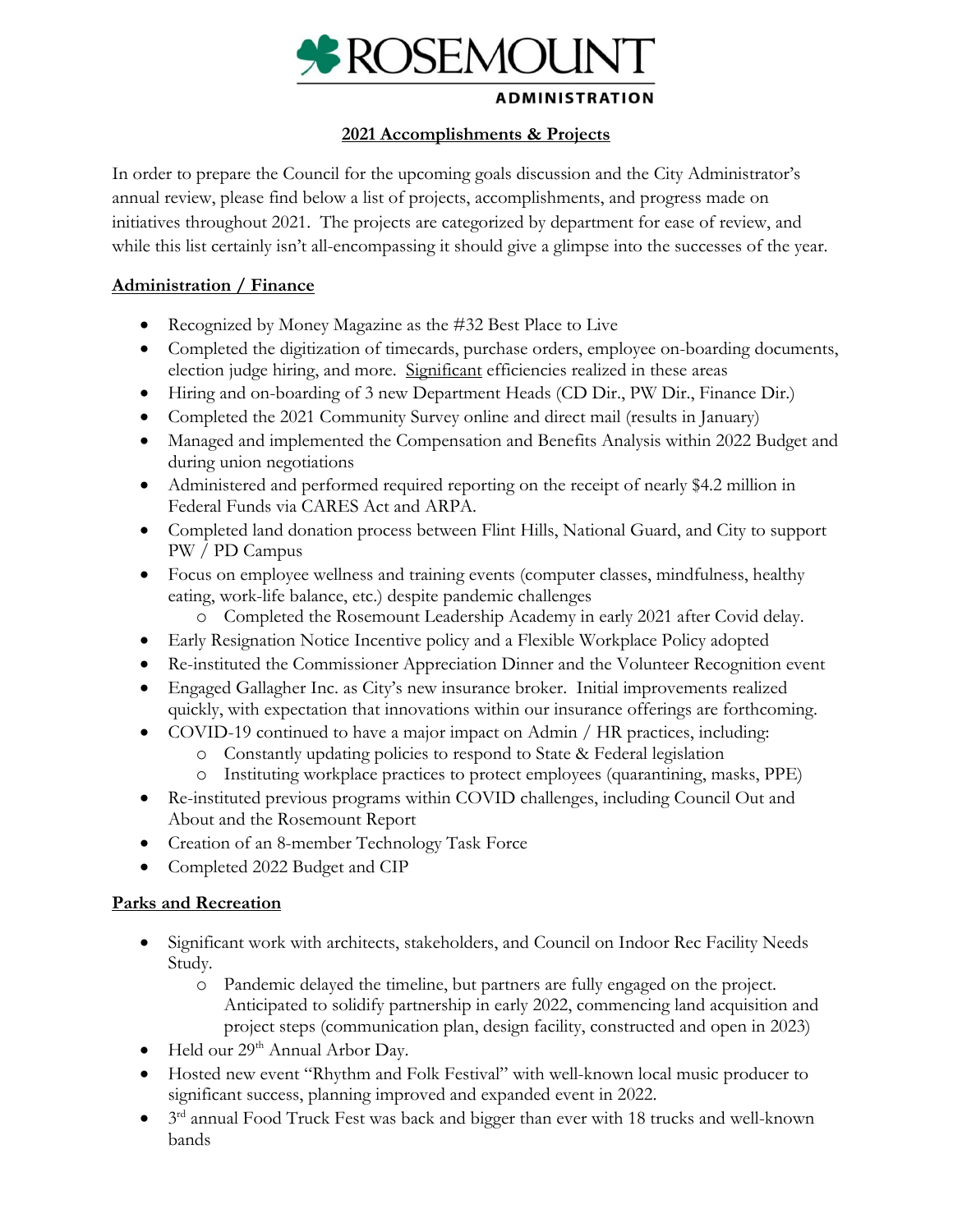- UMore Fields major project completed, adding two fields with dugouts and field lights
- Installation of new park equipment at the Flint Hills Athletic Complex
- Completed a concept plan and preliminary design of Concession Stand/Trailhead/Restroom Facility at the Flint Hills Athletic complex in partnership w/ County
- Continued leadership of Rosemount Volunteer Network, launching website and formalizing group
- Offered a full slate of in person summer programs for youth
- Provided a Story Walk recreation opportunity in Central Park
- Continued implementation of City's Parks Master Plan, including forthcoming Central Park Phase 2 work in 2022
- Work with consulting engineers to design the specifications for the Dunmore and Bella Vista Greenways; partnered with County to finalize Mississippi River Trail
- Continued Drive-In movies at Erickson Park
- Bandshell utilized 26 nights through summer
- Implemented buckthorn removal plan at Carroll's Woods and Erickson Park.

## **Community Development**

- Preliminary Plat approval with U of MN and Maplewood Development on Amber Fields, with subdivision agreement and initial grading expected in Q1 2022.
- "Connect with Your Future" campaign implemented after lengthy engagement work with CC and PC
	- o Strong press coverage of work, along with presentations at various seminars
	- o Directly utilized with brokers, potential businesses, and residents to convey goals
- Construction and residency at The Morrison, with recruitment of Tap Society Restaurant in now-demolished auto repair site.
- Numerous Economic Development successes, including:
	- o North20 Brewery construction
	- o Omni Brewery & Winery approval and pending construction
	- o Appro Building in business park with full occupancy
	- o The Home Deport distribution center in Business Park underway (500,000 SF)
	- o Scannell (Fed Ex) distribution center at former golf course (500,000 SF)
	- o Summit Dental Office at Merchant's Bank
	- o Psychology Office on Biscayne
- Collaborate with State partners to respond to multiple requests from site selectors for large scale projects
	- o Significant work continues on major industrial projects with partners at U of M
- New programs added to the Economic Development "toolbox"
	- o Façade Grant Program in downtown approved and already seeing utilization
	- o SAC Grant program authorized and rolled out in January of 2022
- Hosted Home & Business Expo to support local businesses and encourage residential reinvestment, with all booths sold and improved attendance at Hope Fieldhouse
- Managed a very busy construction season; through November as follows:
	- o Issued 6585 permits for new construction or renovation; resulting in total construction value of over \$126 million.
	- o Processed 51 planning applications including residential, commercial, industrial, and institutional approvals.
	- o 259 housing units added through November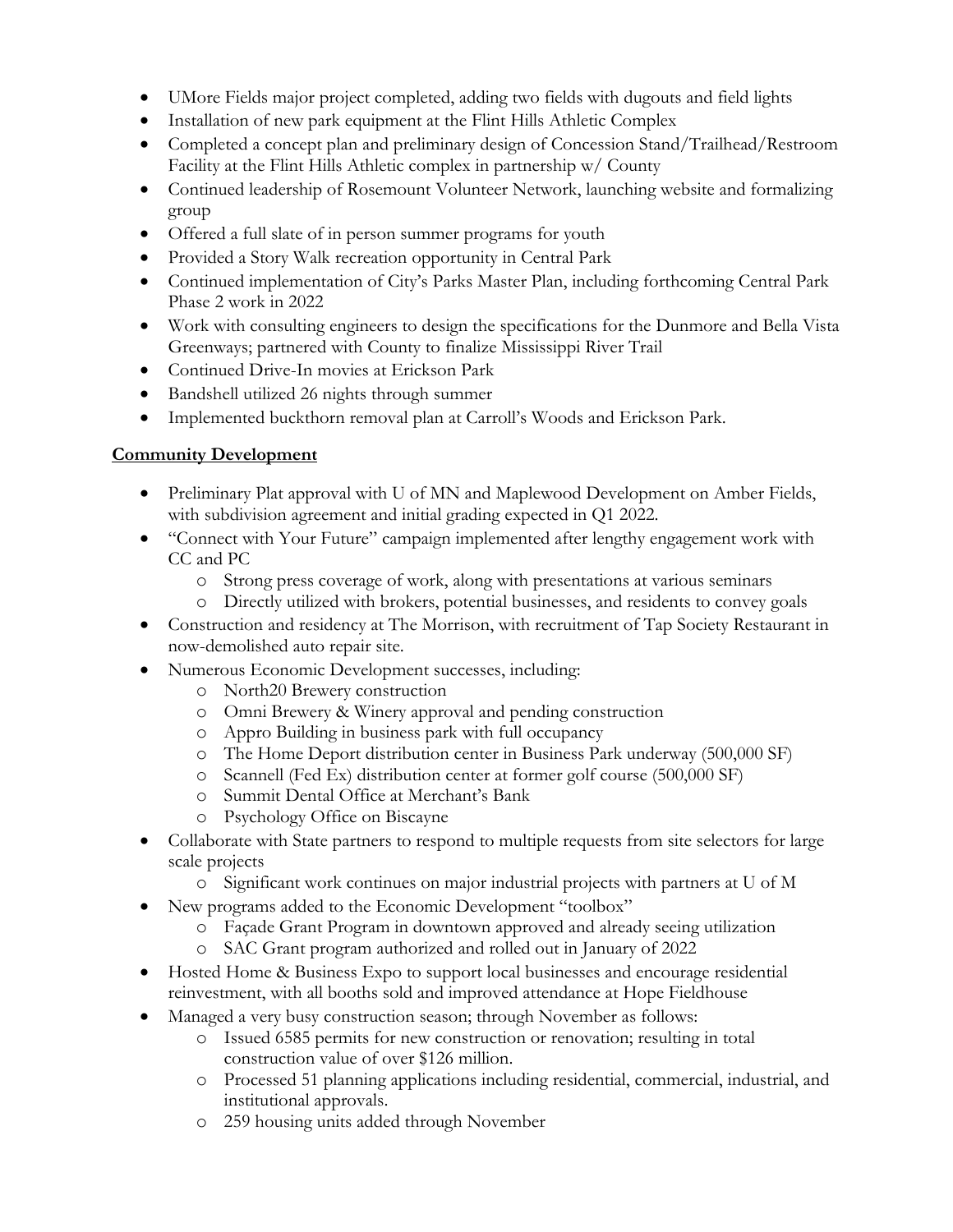• Provided fire safety education seminars to several multi-family residents within the community

## **Public Works / Engineering**

- Completed major construction project extending Connemara (w/ utilities for future housing)
- Partnered with County on Akron Ave. signal light project along with continued engagement to prioritize county projects that improve traffic and safety in Rosemount.
- Reviewed and monitored numerous developer-funded private projects coinciding with housing growth.
- Partnered with the County and State on visioning projects for Hwy 42, Hwy 46, and Hwy 3
- Continued work with the County to complete preliminary design of a roundabout at Connemara Trail and Diamond Path
- Initiated planning with design coming in 2022 for the City's Water Treatment Plant.
- Improved communication and enforcement of erosion and sediment control on construction sites.
- Awarded a grant for a  $2<sup>nd</sup>$  brine-treatment system and storage tanks for improved plowing response.
- Continued implementation of MCES water efficiency grant for residents desiring to upgrade appliances, irrigation systems, or install residential stormwater projects.
- Received MDH grant for improving well head communications in preparation for 'smart' well' technology.
- Hired GIS / Asset Management Technician to improve functionality in both critical areas
- Completed separation of roles for City Engineer and Public Works Director, responding to challenges of the City's current pace of development

## **Police / Fire**

- Managed the successful and safe hosting of the Presidential Visit to DCTC, which was a significant effort undertaken over a holiday weekend in short order.
- Purchased, trained, wrote policy, and implemented the use of Body-Worn Cameras.
- Transitioned to new prosecuting attorney after thorough process; experiencing improved internal service and support already with new firm
- Hiring and on-boarding of 2 new Sergeants promoted internally, completing goal of 24/7 supervision throughout the City. 3 new officers hired and trained this year as well
- Mutual support and service through Mobile Field Force was provided during civil unrest in the Metro and Dakota County specifically.
- Continued community policing activities including Night to Unite, Heroes & Helpers, Public Safety in the Park, Kicks for Kids, Citizens Academy, Safety Camp, senior safety talks, Ballin' in DC charity basketball tournament, Warrior 196 run, Cops for Kopp run, South Metro Polar Plunge, Special Olympics Torch Run, and more community events
- Continued leading the charge in Minnesota for the "Pink Patch Project.", including adding Rosemount Fire this year. Over \$125K raised statewide since Rosemount initiated the program
- Full utilization of the Community Coordinated Response program as a pilot agency, supporting County as it considers fully implementing the program at all agencies
- Fire completed a successful hiring process with 6 officers that completed training
- Fire department continued to implement the Target Solutions training tool, with many improvements realized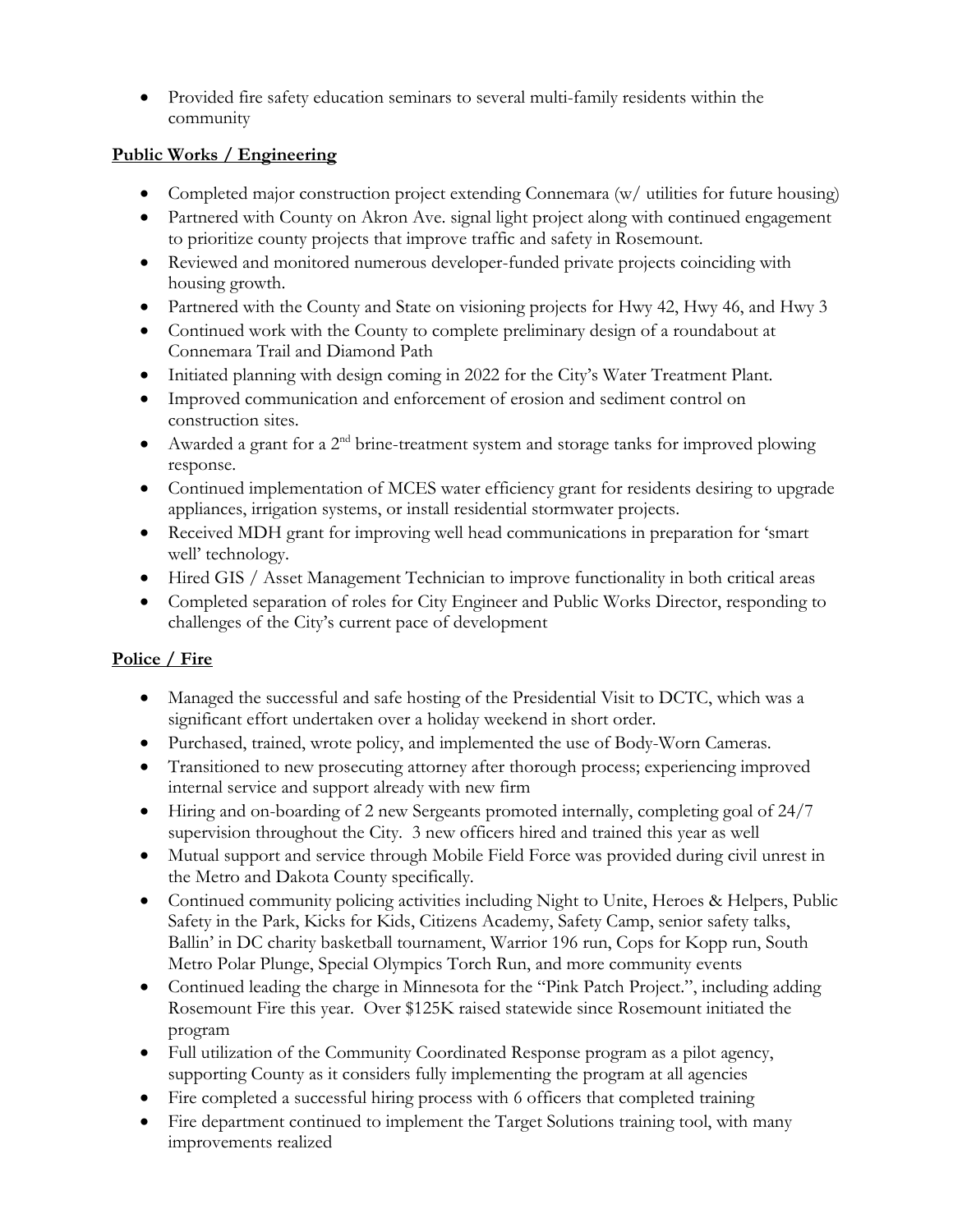• Police and Fire partnered to do "Santa Parades" over the Holidays, creating significantly positive goodwill among residents.